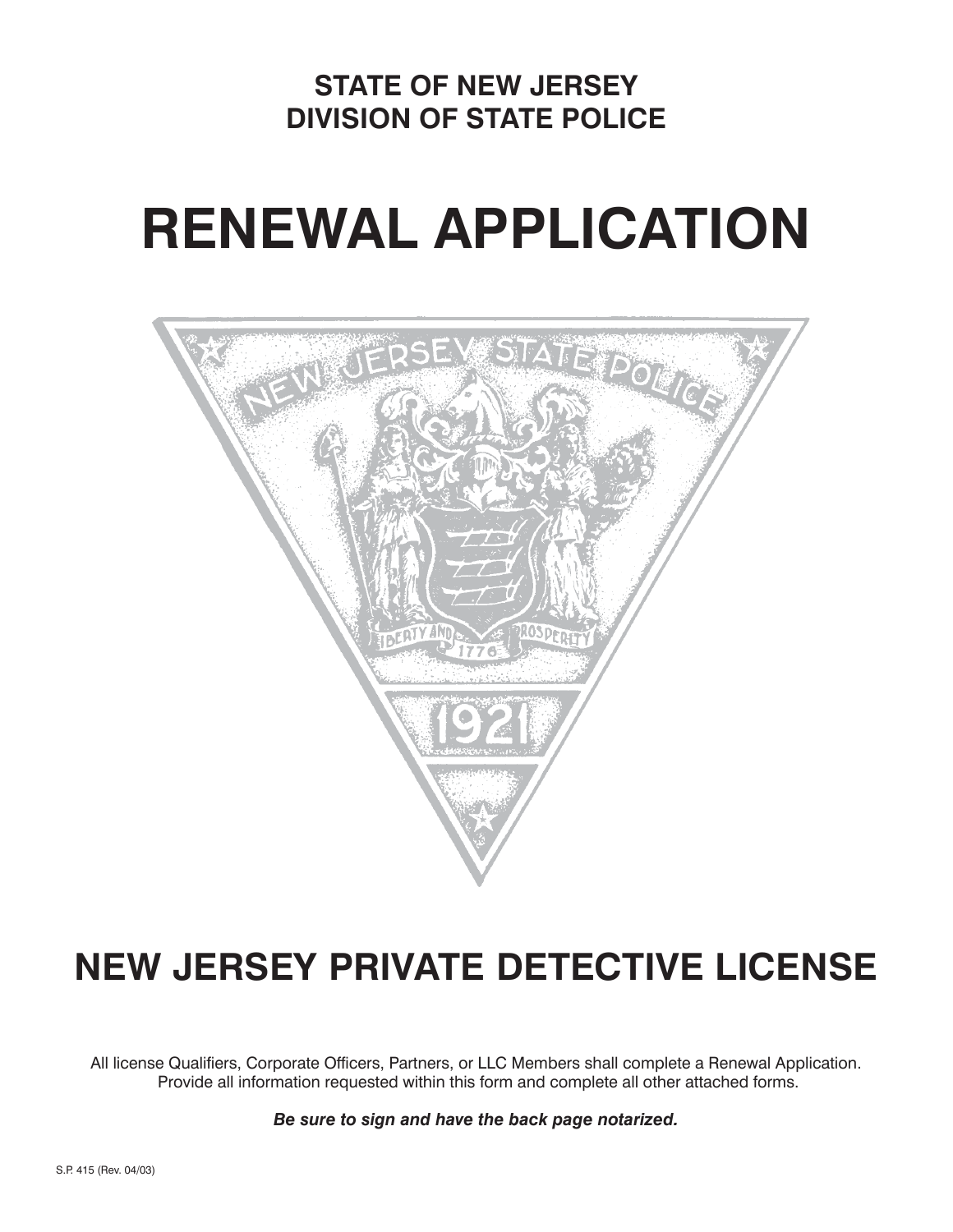### **RENEWAL APPLICATION - NEW JERSEY PRIVATE DETECTIVE LICENSE**

| <b>Current - Front/Full-face Photo</b> |
|----------------------------------------|
|                                        |
| No exposure below shoulders            |
| Social Security Number                 |
|                                        |
| Date of Birth                          |

| NAME (Print - Last)                            | (First)         | (Middle Initial)             |
|------------------------------------------------|-----------------|------------------------------|
|                                                |                 |                              |
|                                                |                 |                              |
|                                                |                 |                              |
| <b>BUSINESS NAME</b>                           |                 |                              |
|                                                |                 |                              |
|                                                |                 |                              |
|                                                |                 |                              |
| TRADE NAME - IF APPLICABLE                     |                 |                              |
|                                                |                 |                              |
|                                                |                 |                              |
| (Number and Street)<br><b>BUSINESS ADDRESS</b> |                 | (City)                       |
|                                                |                 |                              |
|                                                |                 |                              |
|                                                |                 |                              |
| <b>STATE</b>                                   | <b>ZIP CODE</b> | <b>BUSINESS PHONE NUMBER</b> |
|                                                |                 |                              |
|                                                |                 |                              |
|                                                |                 |                              |

| LIST ALL CORPORATE OFFICERS, PARTNERS, OR LLC MEMBERS |              |                |  |  |
|-------------------------------------------------------|--------------|----------------|--|--|
| <b>NAME</b>                                           | <b>TITLE</b> | <b>ADDRESS</b> |  |  |
|                                                       |              |                |  |  |
|                                                       |              |                |  |  |
|                                                       |              |                |  |  |
|                                                       |              |                |  |  |
|                                                       |              |                |  |  |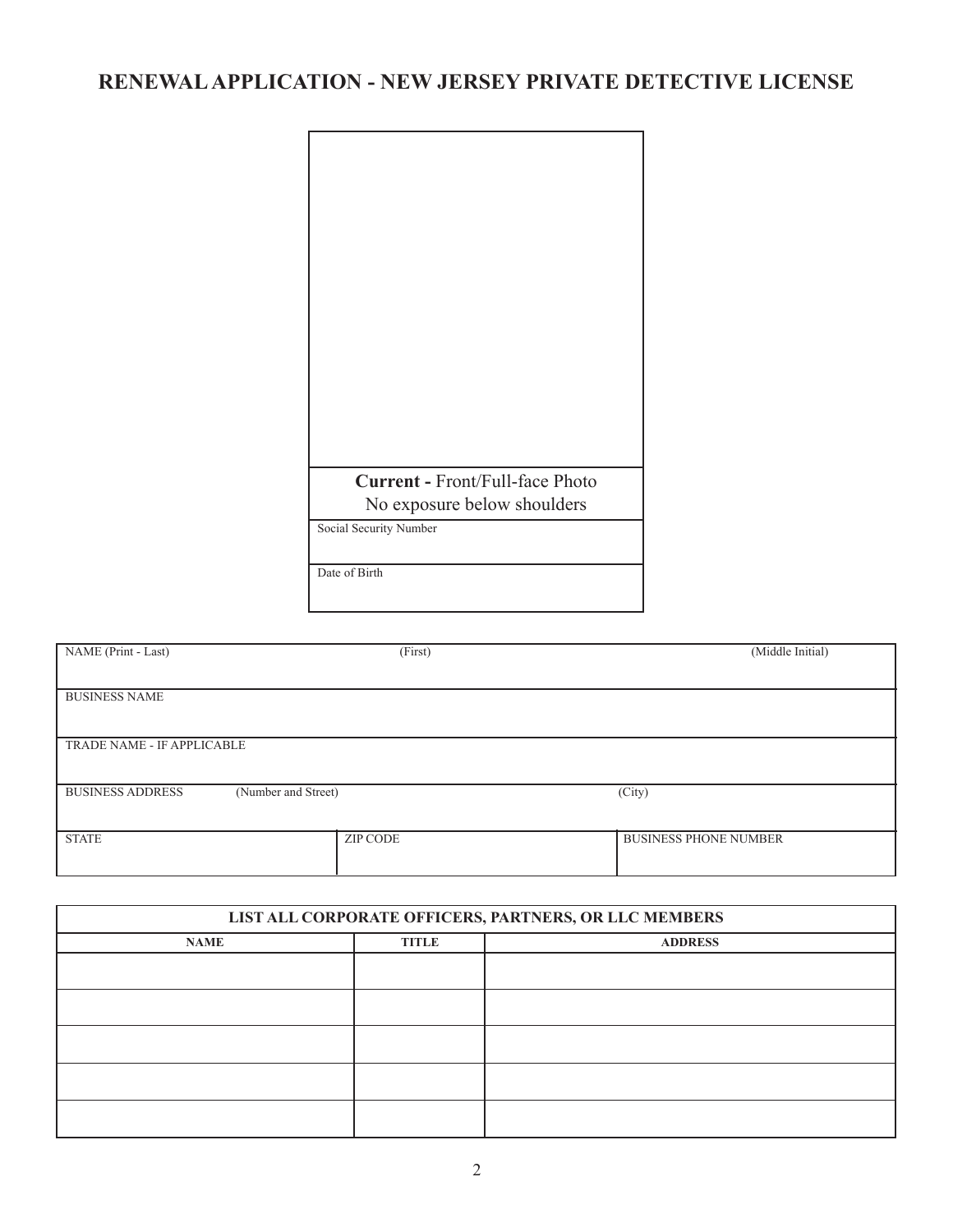#### *AUTHORIZATION FOR RELEASE OF INFORMATION*

TO WHOM IT MAY CONCERN:

PRINT NAME

I, AM HAVING A CONFIDENTIAL BACK GROUND

INVESTIGATION CONDUCTED ON ME BY THE NEW JERSEY STATE POLICE, PRIVATE DETECTIVE **UNIT.** 

THEREFORE, I AUTHORIZE A REVIEW, FULL DISCLOSURE, AND RELEASE OF ALL RECORDS OR INFORMATION, OR ANY PART THEREOF, CONCERNING MYSELF TO ANY SWORN MEMBER OF THE NEW JERSEY STATE POLICE, WHETHER THE SAID RECORDS OR INFORMATION ARE PUBLIC OR PRIVATE, AND INCLUSIVE OF RECORDS OR INFORMATION CONSIDERED PRIVILEGED OR CONFI-DENTIAL IN NATURE.

THE RELEASE AUTHORIZATION IS INTENDED TO PROVIDE A RELEASE OF ANY INFORMATION THAT CAN BE UTILIZED AS INVESTIGATIVE RESOURCE MATERIAL DURING THE BACKGROUND INVESTIGATION FOR A NEW JERSEY PRIVATE DETECTIVE LICENSE, AND DURING AN INDIVIDUAL'S ENTIRE LICENSE PERIOD. THE RELEASE WILL REMAIN IN EFFECT DURING THE INITIAL LICENSE PERIOD AND SUBSEQUENT LICENSE RENEWAL PERIODS.

A PHOTOSTATIC COPY OF THE AUTHORIZATION WILL BE CONSIDERED AS EFFECTIVE AND VAL ID AS THE ORIGINAL.

SIGNATURE DATE

SOCIAL SECURITY NUMBER

DATE OF BIRTH

#### *NOTICE*

An updated credit history profile will be obtained for all qualifiers, corporate officers, LLC members, and part*ners. Negative remarks on the profile (INCLUDING, BUT NOT LIMITED TO: JUDGMENTS, LIENS, CHARGE-OFFS) can result with the license NOT being renewed. The cause of each negative remark on a credit profile will be investigated completely to determine the circumstances causing remark. Subsequent to the investigation, a de ter mi na tion will be made as to the issuance of a renewed license.*